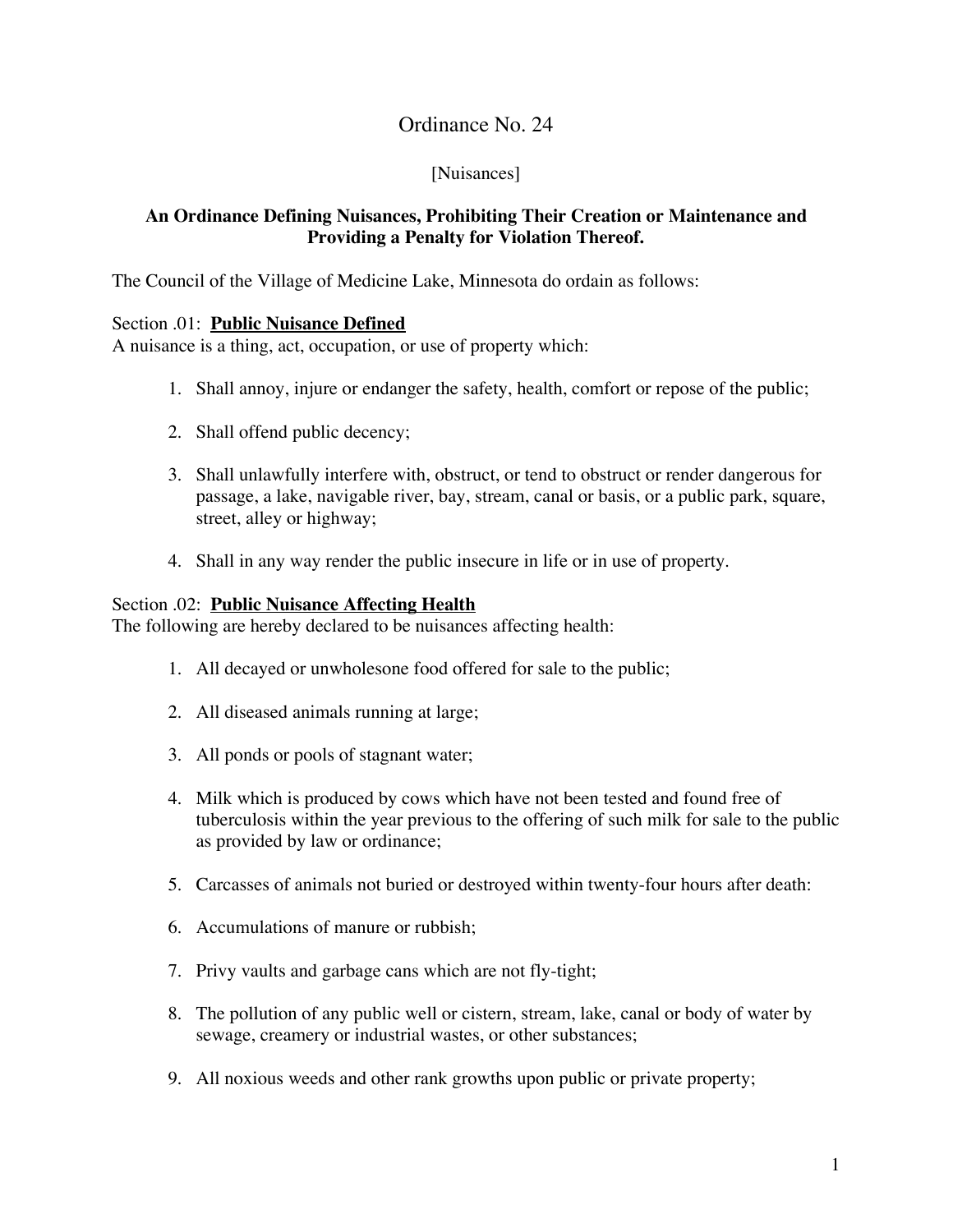- 10. Dense smoke, noxious fumes, gas and soot, or cinders, in unreasonable quantities;
- 11. Offensive trades and businesses as defined by statute not licensed by the village Board of Health as provided by law;
- 12. All public exposure of persons having a contagious disease;
- 13. The use of a common public drinking cup or roller towel;
- 14. The distribution of samples of medicines or drugs unless such samples are placed in the hands of an adult person;
- 15. All other acts, omissions of acts, occupations and uses of property which are deemed by the Board of Health to be a menace to the health of the inhabitants of this village, or any considerable number thereof.

#### Section .03: **Public Nuisance Affecting Morals and Decency**

The following are hereby declared to be nuisances affecting public morals and decency:

- 1. All gambling devices, slot machines and punch boards;
- 2. All houses kept for the purpose of prostitution or promiscuous sexual intercourse, gambling houses, houses of ill fame, and bawdy houses;
- 3. All domestic animals in the act of copulation exposed to public view;
- 4. All places where intoxicating liquors are manufactured, sold, bartered or given away in violation of law, or where persons are permitted to resort for the purpose of drinking intoxicating liquors as a beverage, or where intoxicating liquors are kept for sale, barter or distribution in violation of law, and all liquors, bottles, kegs, pumps, bars and other property kept at and used for maintaining such a place;
- 5. Any vehicle used for the transportation of intoxicating liquor, or for promiscuous sexual intercourse, or any other immoral purpose;
- 6. All indecent or obscene pictures, books, pamphlets, magazines and newspapers;
- 7. The public use of profane or obscene language;
- 8. Betting, bookmaking, prize fighting, and all apparatus used in such occupations.

#### Section .04: **Public Nuisances Affecting Peace and Safety**

The following are declared to be nuisances affecting public peace and safety:

1. All snow and ice not removed from public sidewalks within twelve hours after the snow and ice has ceased to be deposited thereon;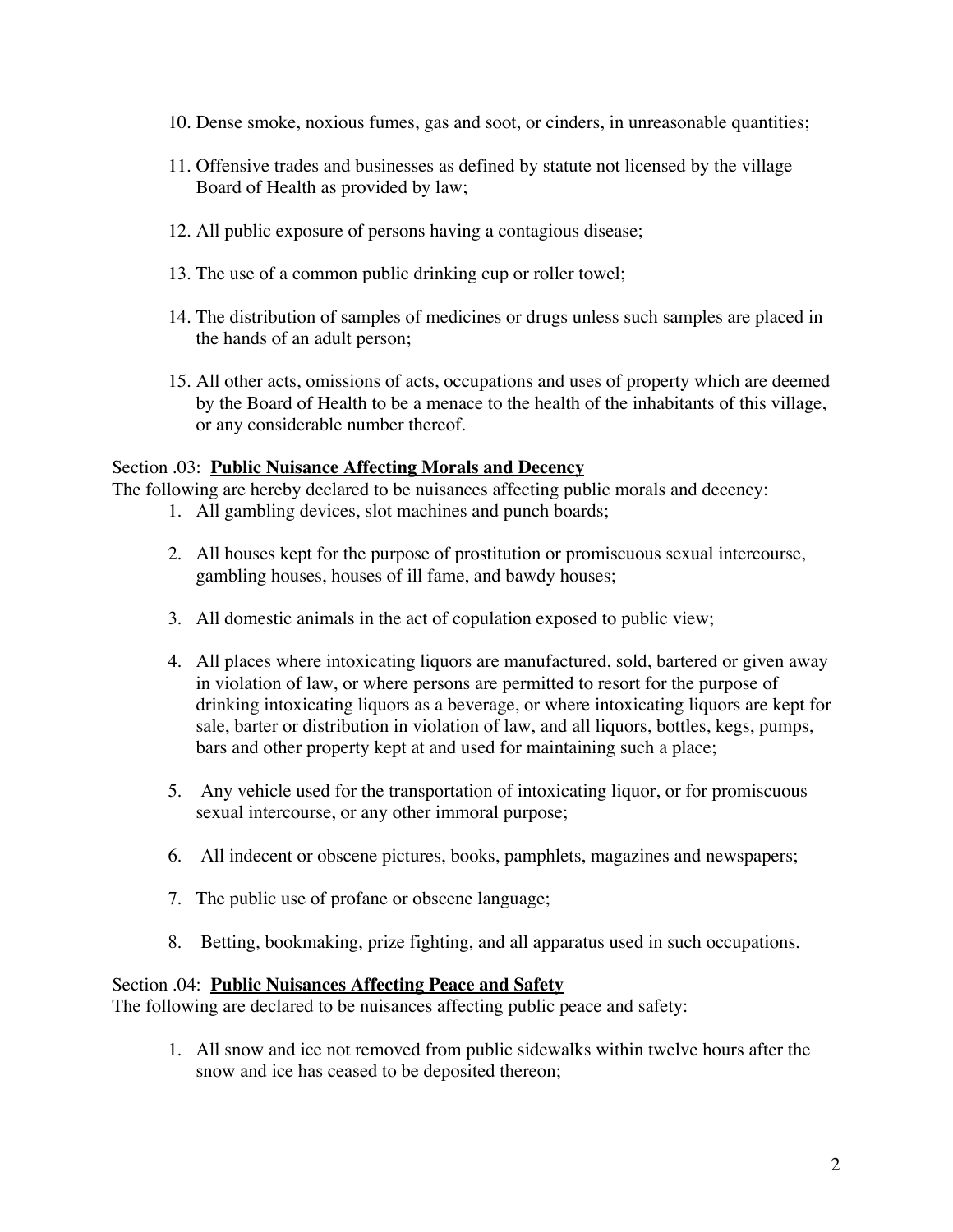- 2. All trees, hedges, billboards or other obstructions which prevent persons from having a clear view of traffic approaching an intersection from cross streets in sufficient time to bring a motor vehicle driven at a reasonable speed to a full stop before the intersection is reached;
- 3. All limbs of trees which are less than eight feet above the surface of any public sidewalk, or nine feet above the surface of any street;
- 4. All wires which are strung less than fifteen feet above the surface of the ground;
- 5. All buildings, walls, and other structures which have been damaged by fire, decay or otherwise to an extent exceeding one-half their original value, and which are so situated as to endanger the safety of the public;
- 6. All explosives, inflammable liquids and other dangerous substances stored in any manner or in any amount other than that provided by ordinance;
- 7. All use or display of fireworks except as provided by ordinance;
- 8. All unnecessary noises and annoying vibrations;
- 9. All buildings and all alterations to buildings made or erected within the fire limits as established by ordinance in violation of the ordinance concerning manner and materials of construction;
- 10. Obstructions and excavations affecting the ordinary use by the public of streets, alleys, sidewalks or public grounds except under such conditions as are provided by ordinance;
- 11. Radio aerials strung or erected in any manner except that provided by ordinance;
- 12. Any use of property abuting on a public street or sidewalk or any use of a public street or sidewalk which causes large crowds of people to gather, obstructing traffic and the free use of the streets or sidewalks;
- 13. All hanging signs, awnings and other similar structures over the streets or sidewalks, or so situated as to endanger public safety, not constructed and maintained as provided by ordinance;
- 14. The allowing of rain water, ice or snow to fall from any building or structure upon any street or sidewalk or to flow across any sidewalk;
- 15. All barbed wire fences which are located within three feet of any public sidewalk;
- 16. All dangerous, unguarded machinery, in any public place, or so situated or operated on private property as to attract the public;